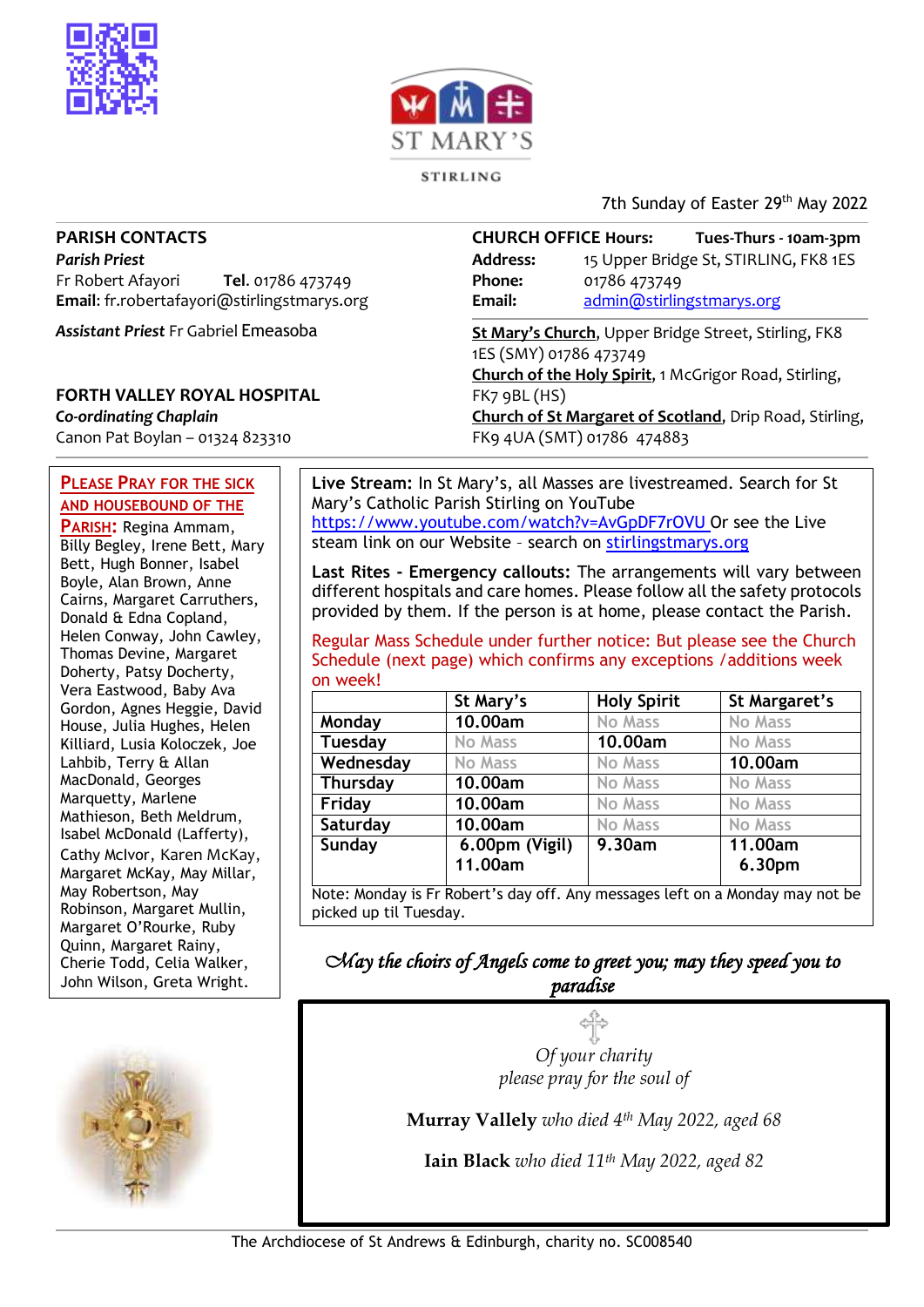# **Church Schedule for This Week: Sunday 29th May**

Exposition of the Blessed Sacrament before weekdays 9.30am Mass

| Sundays: Year C;<br>Weekdays: Year 2                                                                                            | St Mary's<br>(SMY)                                                                                                     | <b>Holy Spirit</b><br>(HS)                            | <b>St Margaret</b><br>(SMT)                                                                            | Confession<br>(and by<br>Appointment) |
|---------------------------------------------------------------------------------------------------------------------------------|------------------------------------------------------------------------------------------------------------------------|-------------------------------------------------------|--------------------------------------------------------------------------------------------------------|---------------------------------------|
| Sunday 29th May<br>7th SUNDAY OF EASTER<br><b>World Communications</b><br><b>Day</b>                                            | 6.00pm (Vigil)<br>11.00am                                                                                              | 9.30am                                                | 11.00am<br>6.30pm                                                                                      |                                       |
| Monday 30 <sup>th</sup> May<br>7 <sup>th</sup> Week in Eastertide                                                               | 10.00am<br>■ Jean Lawless (RIP)<br>Gerald McCabe (RIP)<br>2nd Anniversary<br>today                                     | No Mass                                               | No Mass                                                                                                |                                       |
| Tuesday 31 <sup>st</sup> May<br>THE VISITATION OF<br>THE BLESSED VIRGIN<br><b>MARY - FEAST</b>                                  | No Mass                                                                                                                | 10.00am<br>Michael Preston<br>$\blacksquare$<br>(RIP) | No Mass                                                                                                | $9.30am -$<br>10.00am<br>before Mass  |
| Wednesday 1 <sup>st</sup> June<br><b>ST JUSTIN - MEMORIAL</b>                                                                   | 11.30am<br>Funeral:<br><b>Murray Vallely</b>                                                                           | No Mass                                               | 10.00am<br>• Special Intention:<br>Kitty O'Donoghue<br>• Special Intention:<br>Eileen & Mark<br>Moitie |                                       |
| Thursday 2 <sup>nd</sup> June<br>7 <sup>th</sup> Week of Easter                                                                 | 10.00am<br>Carol Ogilvie (RIP)<br>· Iain Black (RIP                                                                    | No Mass                                               | No Mass                                                                                                |                                       |
| Friday 3rd June<br>6 <sup>th</sup> Week in Eastertide<br><b>ST CHARLES LWANGA</b><br><b>ABD COMPANIONS -</b><br><b>MEMORIAL</b> | 10.00am<br>• Kathleen Lawson<br>(RIP)                                                                                  | No Mass                                               | No Mass                                                                                                | $9.30am -$<br>10.00am<br>before Mass  |
| Saturday 4 <sup>th</sup> June<br>7 <sup>th</sup> Week in Eastertide                                                             | 10.00am<br>Georges Elizabeth<br>Bell (RIP)<br>Anniversary 6th<br>June<br>12,00 Noon<br>1 <sup>st</sup> Holy Communions | No Mass                                               | 12,00 Noon<br>1 <sup>st</sup> Holy Communions                                                          | 9.30am -<br>10.00am<br>before Mass    |
|                                                                                                                                 |                                                                                                                        |                                                       |                                                                                                        |                                       |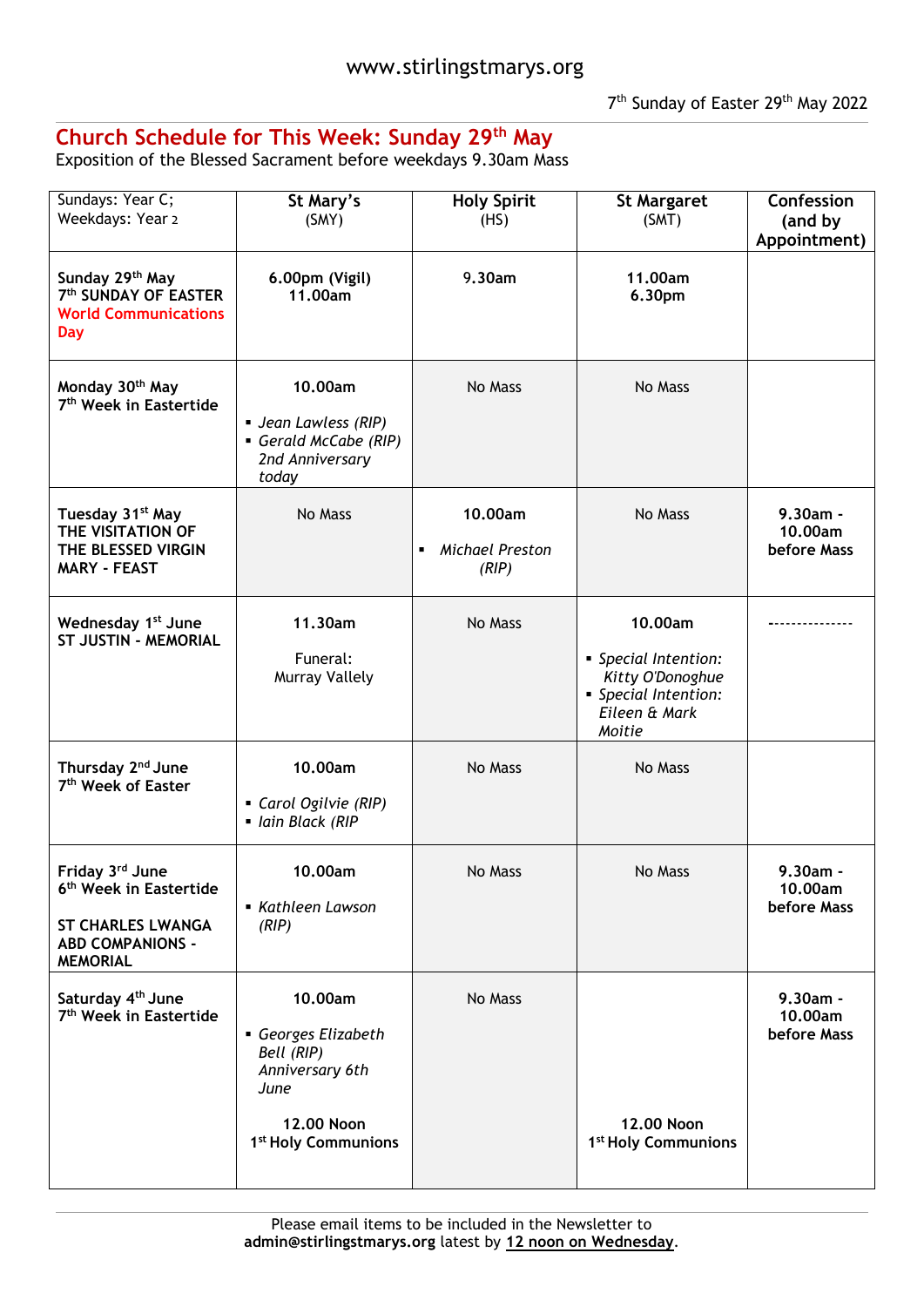# **PARISH NEWS**

## **Change of Mass Schedule at St Mary's**

**Please note** the following changes now in place**:**

- **Sunday Morning St Mary's:** one Mass only at 11.00am (replaces the 10.00am and 11.30am)
- **Mondays St Mary's:** Mass every Monday at 10.00am

## **Weekly Sunday Plate Collection:** *(Excludes standing order payments)*

| Date       | St Mary's | <b>Holy Spirit</b> | St Margaret's       |
|------------|-----------|--------------------|---------------------|
| $22nd$ May | £636.00   | £139.00            | $E672.50$ (2 weeks) |

## **New Dawn Day in St Mary's Parish, Stirling Saturday 21st May 2022**

*The seventy-two returned with joy and said, "Lord, even the demons submit to us when we use your name." And Jesus replied, "I saw Satan fall like lightning from heaven (Luke 10:27-28).*

What a blessed and grace-filled day we had here in St Mary's Parish on NEW DAWN DAY in STIRLING! To my mind, I felt it was a "new Pentecost" experience for us as Catholics in this part of the Archdiocese. It would have been very new and different for some of you, but it nonetheless offered us the opportunity to concretely experience the power of God at work in the lives of His people. I have received countless testimonies of healings of different kinds.

As you saw on the day, New Dawn Day is very Catholic: it is Eucharistic centred, it is Sacramental, Marian, and Spirit-filled. Those who attended the whole programme saw the marvels of God among His people. I will therefore like to thank you all for supporting and helping to organise the day. The next New Dawn Day will take place in the Cathedral in Paisley at the request of Bishop John Keenan. Watch out for the date. By Fr Robert

**Note of Thanks from Pat Docherty:** Pat would like to pass on his thanks to everyone who attended his Birthday Mass at Holy Spirit on 24<sup>th</sup> May. He really enjoyed his Birthday and you all made his day very special. Particular thanks to Fr Gabriel and also Barbara for the lovely cake!

**Eucharistic Ministry Pastoral Team Meeting:** There will be a meeting for all existing Eucharistic Ministers and also everyone who has registered interested in joining the Team. Please let the office know if you are able to attend.

- **Date: Thursday 16th June**
- **Time: 7.30pm**
- **Place: St Margaret's Church Hall**

**The Month of May: The Month of Our Lady** To mark this month of Our Lady as a Parish, we intend to have Rosary prayers with Exposition of the Blessed Sacrament in St Mary's Church from Monday to Friday at 7:00pm. Please come with your family and friends, and let us pray for the intercession of Our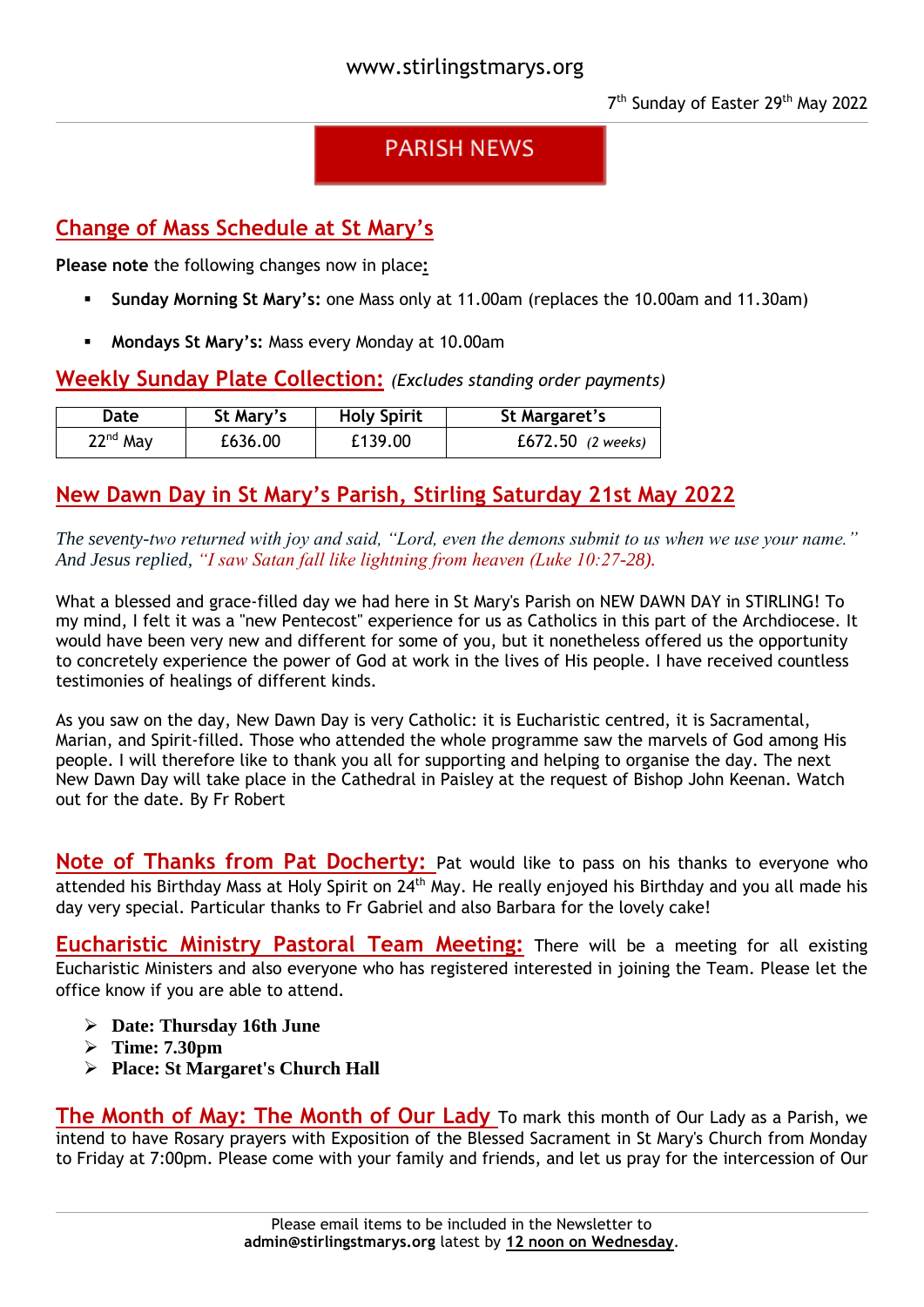Lady in these difficult times we live in. Furthermore, there will be Rosary prayers every morning before Mass at 9:30am.

**Pentecost Preparation "If you knew the Gift of God…"** The final talk will be this Wednesday 1st June in Sion House at 7.30pm.

**Young Adults Group** Our next Young Adults meeting will be Thursday 2<sup>nd</sup> June at 7pm at St Mary's.

**24 Hours Eucharistic Adoration St Mary's Church Friday 3 rd June** This will start after 10.00am Mass Friday and continue through to 10.00am Mass Saturday. You can register:

- By email [admin@stirlingstmarys.org](mailto:admin@stirlingstmarys.org)
- By phone 01786 473479
- Via the Contact Form on the website
- Or you can leave your name on the list in the Church

**Legion of Mary** Inviting all Parishioners. If you would like to find out more about what we do across our Parish Community come and join us Monday evenings at Sion House 5.30pm-6.45pm.

**Sunday Teas at St Mary's** Sunday Teas are on today (Sunday) in Sion House after 11.00am Mass.

**Sunday teas at St Margaret's** Sunday Teas are on today (Sunday) in the Hall after 11.00am Mass.

**Pope Francis is Calling us to be part of a Sustainable Future.** In his encyclical, Laudato Si', Pope Francis calls us all, our families and our community, to make our encounter with Jesus evident in our relationship with the world. He calls us toward sustainability . . . to care for each other, our Creator, and all creation and to build a better future together (Laudato Si' 13). You are being invited to be part of that future within our parish community. Find out more at the Laudato Si action platform: laudatosiactionplatform.org.

An initial meeting will be held to discuss how our Parish might answer this call.

- Date: Wednesday 15th June
- $\blacksquare$  Time: 7.30pm
- Venue: St Margaret's Church Hall

**Special Collection: Survive-Miva 12th June (Missionary Vehicle Association)** There will be a special Appeal at all Sunday Masses across the Parish on the weekend of 12th June. Survive-Miva is a Catholic lay Association providing funding for essential transport in the developing world for health outreach work in isolated rural areas, and for the Church's pastoral care in places of difficult access.

**Retreats at Kinnoull Hill Monastery** There a number of planned events scheduled. See the Church Notice Boards for details or enquire via the Parish Office.

**Special Collection - Day for Life (5th June)** The Day for Life collection this year will be used to help protect and care for our families and friends as they near the end of life. The collection supports quality palliative care to provide dignity to the dying while valuing life to its natural end, as well as organisations working to protect the disabled from changes in the law. A special collection will take place at Mass. Alternatively, donate direct to [bit.ly/archdayforlife](https://bit.ly/archdayforlife)